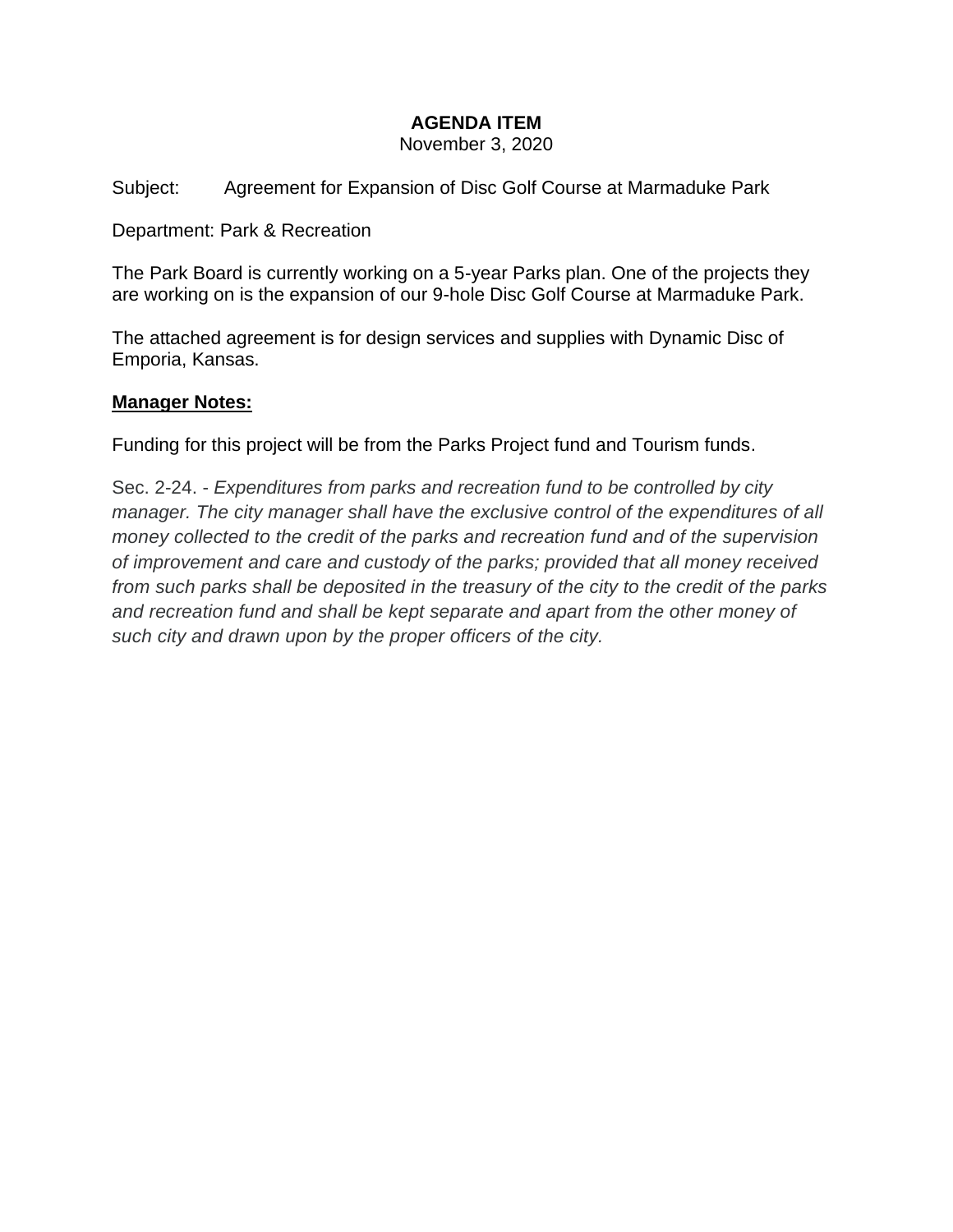#### **A SPECIAL ORDINANCE OF THE CITY OF NEVADA, MISSOURI, AUTHORIZING THE EXECUTION OF AGREEMENT WITH DYNAMIC DISC OF EMPORIA, KANSAS FOR DESIGN SERVICES.**

**Section 1.** The agreements attached hereto as Exhibit "A" and incorporated herein by reference, between the City of Nevada and Dynamic Disc of Emporia, Kansas, is hereby approved

**Section 2.** The City Manager and Finance Director are hereby directed to authorize and execute payment from the Tourism Fund in the Amount of \$5,000.00 to Dynamic Disc of Emporia, Kansas.

**Section 3.** The City Manager is hereby authorized and directed, to execute the attached Agreement and documents relating to the agreement. The City Clerk is hereby authorized and directed to seal and attest the attached agreement.

**Section 4.** This ordinance is in full force and effect after its passage.

**PASSED, APPROVED AND ADOPTED** by the City Council of the City of Nevada, Missouri on this \_\_\_\_\_\_\_\_\_ day of \_\_\_\_\_\_\_\_\_\_\_\_\_, 2020.

George Knox, Mayor

\_\_\_\_\_\_\_\_\_\_\_\_\_\_\_\_\_\_\_\_\_\_\_\_\_\_

(seal) ATTEST:

Michele Bailey, City Clerk

\_\_\_\_\_\_\_\_\_\_\_\_\_\_\_\_\_\_\_\_\_\_\_\_\_\_\_\_\_\_\_\_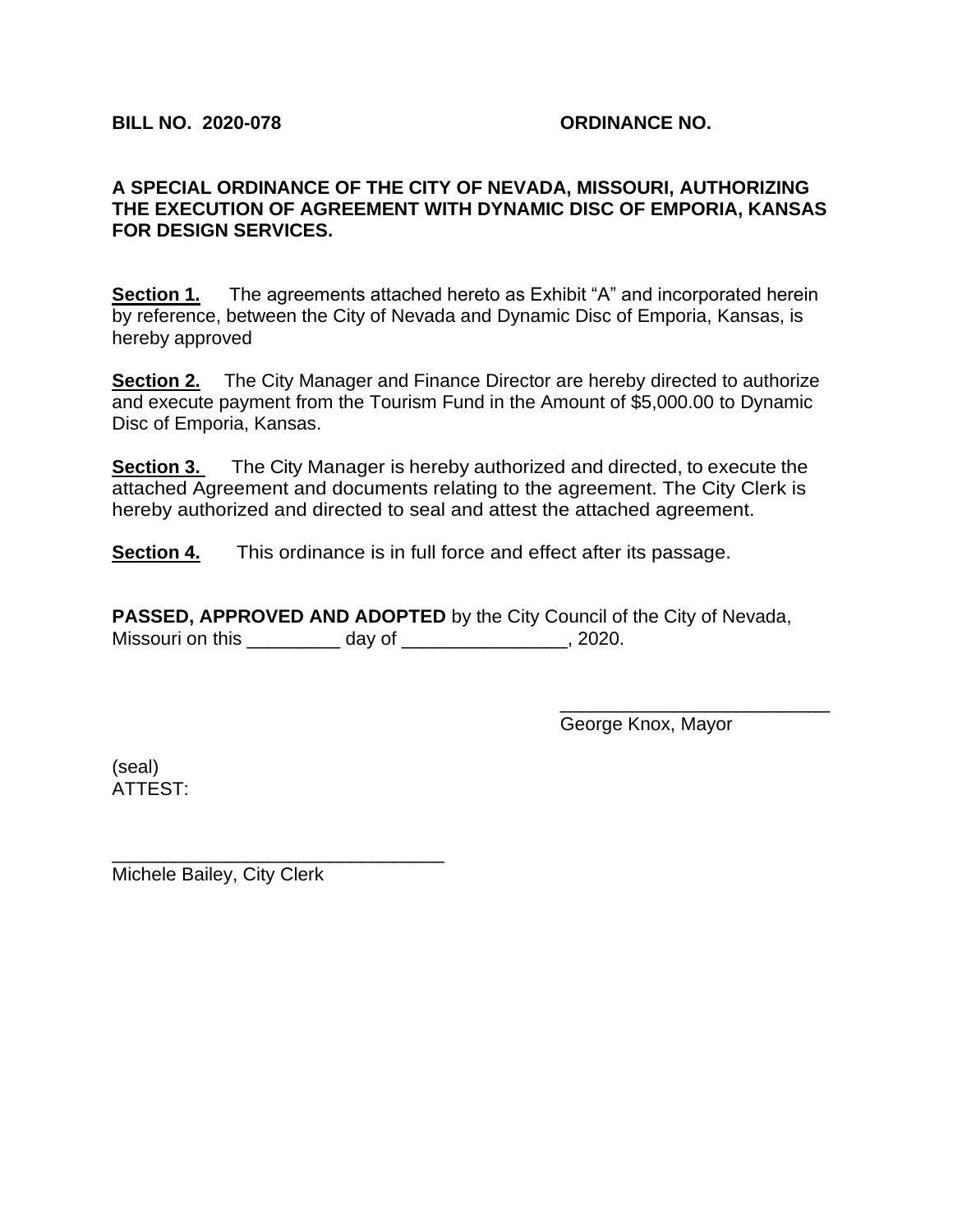# **AGREEMENT FOR DESIGN SERVICES BETWEEN**

# **CITY OF NEVADA, MO – OWNER**

# **AND**

# **DYNAMIC DISCS**

THIS AGREEMENT is made and entered into this \_\_\_\_\_\_\_\_\_\_day of \_\_\_\_\_\_\_\_\_, 2020 by and between City of Nevada, Missouri, a home rule charter city of the State of Missouri, hereafter called City whose address is 110 S. Ash, Nevada, Missouri 64772 (**CITY**), and **Dynamic Distribution, 3601 W 6th Ave, Emporia, Kansas 66801** (**DYNAMIC DISCS**) pursuant to the terms and conditions set forth in this Agreement.

### **WITNESSETH:**

**WHEREAS**, The **CITY** owns and maintains a 9-hole Disc Golf Course located at Marmaduke Park and desires to expand said course to a 18 hole Disc Golf Course; and

**WHEREAS**, The Nevada Park Board researched several options for the Disc Golf Course expansion and voted unanimously to engage **DYNAMIC DISCS** of Emporia, Kansas to design the new course; and

**WHEREAS**, **DYNAMIC DISCS** will provide Championship Course Design services and supplies;

**NOW THEREFORE**, in consideration of the mutual covenants and conditions herein contained, the **CITY** and **DYNAMIC DISCS** agree as follows:

### **1.0 TERMS:**

- 1.1 **DYNAMIC DISCS** will provide Disc Golf Course design services to the existing Disc Golf Course located at Marmaduke Park. Disc basket locations will be Geo-located, flagged and pinned.
- 1.2 **DYNAMIC DISCS** will provide **CITY** a digital or printed map course layout.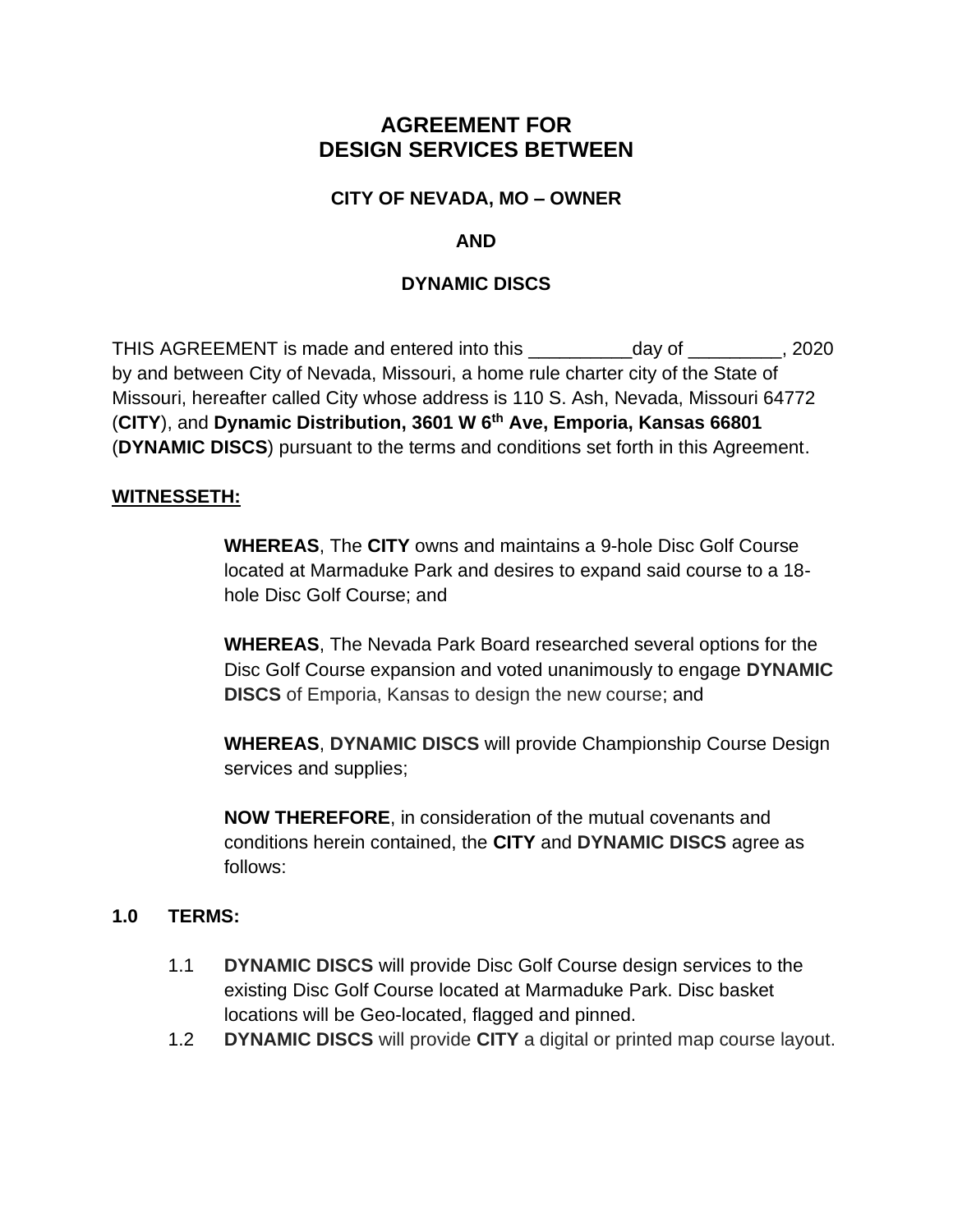### **2.0 COMPENSATION:**

- 2.1 The Maximum Compensation to be paid to the **DYNAMIC DISCS** for the performance of services shall not exceed **\$6,100.00**
- 2.2 Supplies for the course expansion will be purchased from **DYNAMIC DISCS.** Bidding process was completed in accordance with City procurement regulations. Supplies from **DYNAMIC DISCS** shall not exceed **\$5,000.00**

# **3.0 INDEMNIFICATION:**

The **DYNAMIC DISCS** will indemnify and hold harmless the CITY and its agents and employees from and against all claims, damages, losses and expenses including attorney's fees provided that any such claims, damage, loss or expense is attributable to bodily injury, sickness, disease or death, or to injury to or destruction of tangible property including the loss of use resulting therefrom; and is caused in whole or in part by any negligent or willful act or omission of the **DYNAMIC DISCS**, and anyone directly or indirectly employed by any of them or anyone for whose acts any of them may be liable.

# **4.0 NON-DISCRIMINATION:**

The **CITY** does not discriminate on the basis of disability in the admission or access to, or treatment, or employment in its programs or activities.

# **5.0 ENTIRE AGREEMENT**

This Agreement and its attachments, if any, constitutes the entire understanding between the parties with respect to the subject matter hereof and may be modified only by a writing signed by both parties.